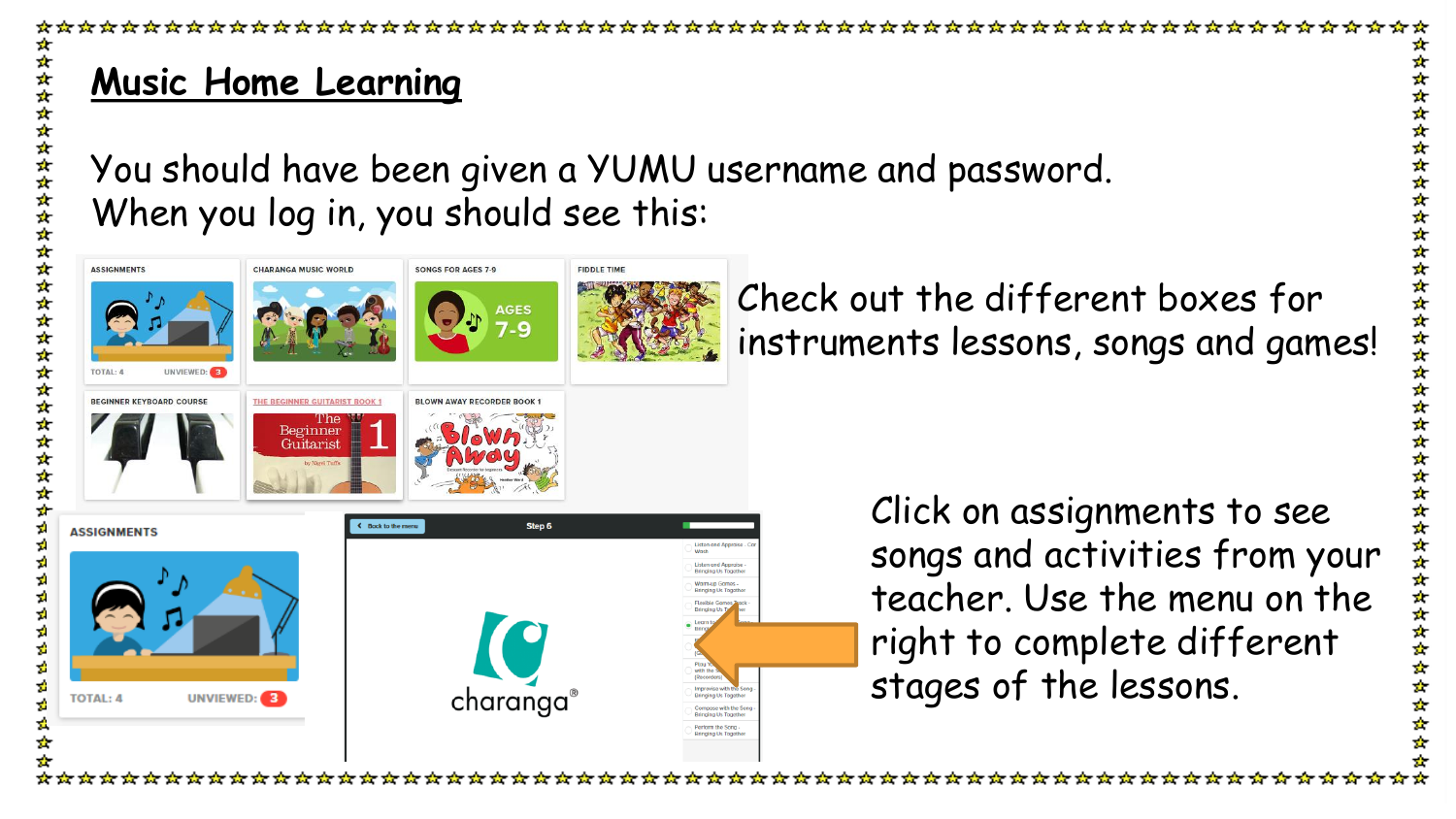## **Percussion at Home**

女女女女

Why not follow the Beat Goes On body percussion tutorials which will be updated throughout the next few months? <https://www.youtube.com/user/OllieTunmer> Learn how to make different sounds with your body, copy and create rhythms!





Or try to learn the cup song rhythm..

<https://www.youtube.com/watch?v=Y5kYLOb6i5I>



<https://www.youtube.com/watch?v=3knQAUN1kcY> This clapping game will help you to keep a regular pulse!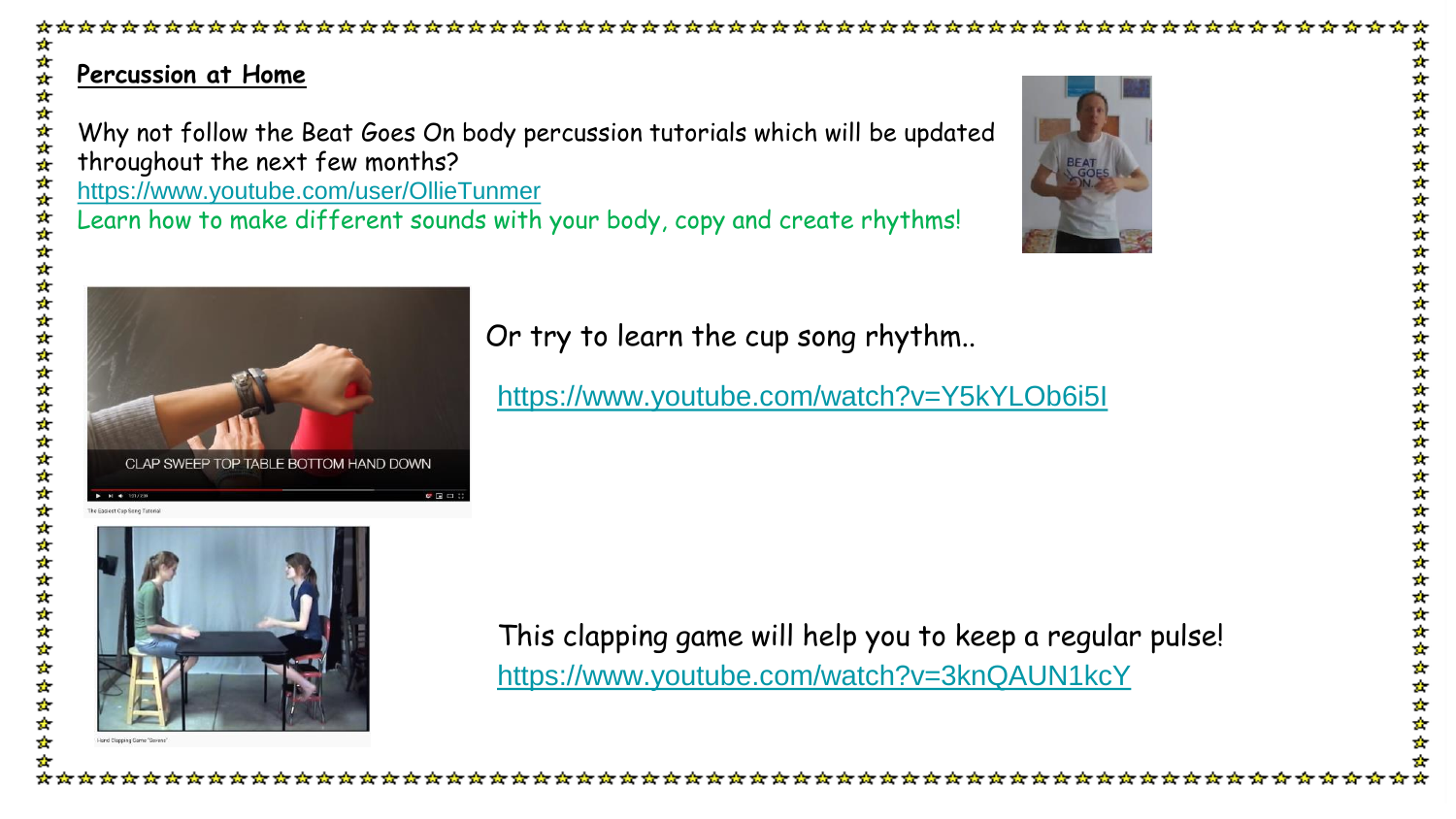

When stuck inside, it is always good to enjoy ,music, whatever mood or genre. Can you learn the lyrics to your favourite song and perform it?

Do you know anything about these genres? Can you find out about them and make a list of your favourite songs from each genre?

Here are some ideas to start you off.

ú. 소

政府政 ż



| Jazz                           | Latin               | Folk                 | Soul                 |
|--------------------------------|---------------------|----------------------|----------------------|
| The Aristocats - Everybody     | Oye Como Va         | This Land is Your    | Aint No Mountain     |
| wants to be a cat              | (Santana)           | Land (Woody          | High Enough          |
|                                |                     | Guthrie)             | (Marvin Gaye &       |
| When The Red, Red, Robin       | Living La Vida Loca | Riding in my Car     | Tammi Terrell)       |
| Comes Bob, Bobbin' Along       | (Ricky Martin)      | (Woody Guthrie)      |                      |
|                                |                     | May-ree Mack         | Sitting on the Dock  |
| Slim Gaillard - "Potato Chips" | Chan Chan           | Last Night I had the | of the Bay (Otis     |
|                                | (Byena Vista Social | strangest Dream      | Redding)             |
|                                | Club)               | (Pete Seeger)        |                      |
|                                |                     |                      | Respect (Aretha      |
|                                |                     |                      | Franklin)            |
|                                |                     |                      |                      |
| Classical                      | Pop                 | Rock                 | Reggae               |
| Four Seasons (Vivaldi)         | I saw her standing  | Eye of the Tiger     | One Love (Bob        |
|                                | there (Beatles)     | (Surviror)           | Marley)              |
| Magic Flute (Mozart)           |                     |                      |                      |
|                                | Thankyou for the    | We Will Rock You     | Small People (Sesame |
| Moonlingt Sonata               | Music (Abba)        | (Queen)              | Street)              |
| (Beethoven)                    |                     | Smoke on the         |                      |
|                                |                     | Water (Deep          | 54-46 That's My      |
| (BBC Ten Pieces Website)       |                     | Purple)              | Number (Toots and    |
|                                |                     |                      | the Maytals)         |

There are lots more genres to explore! What other music can you find from around the world and back in time?